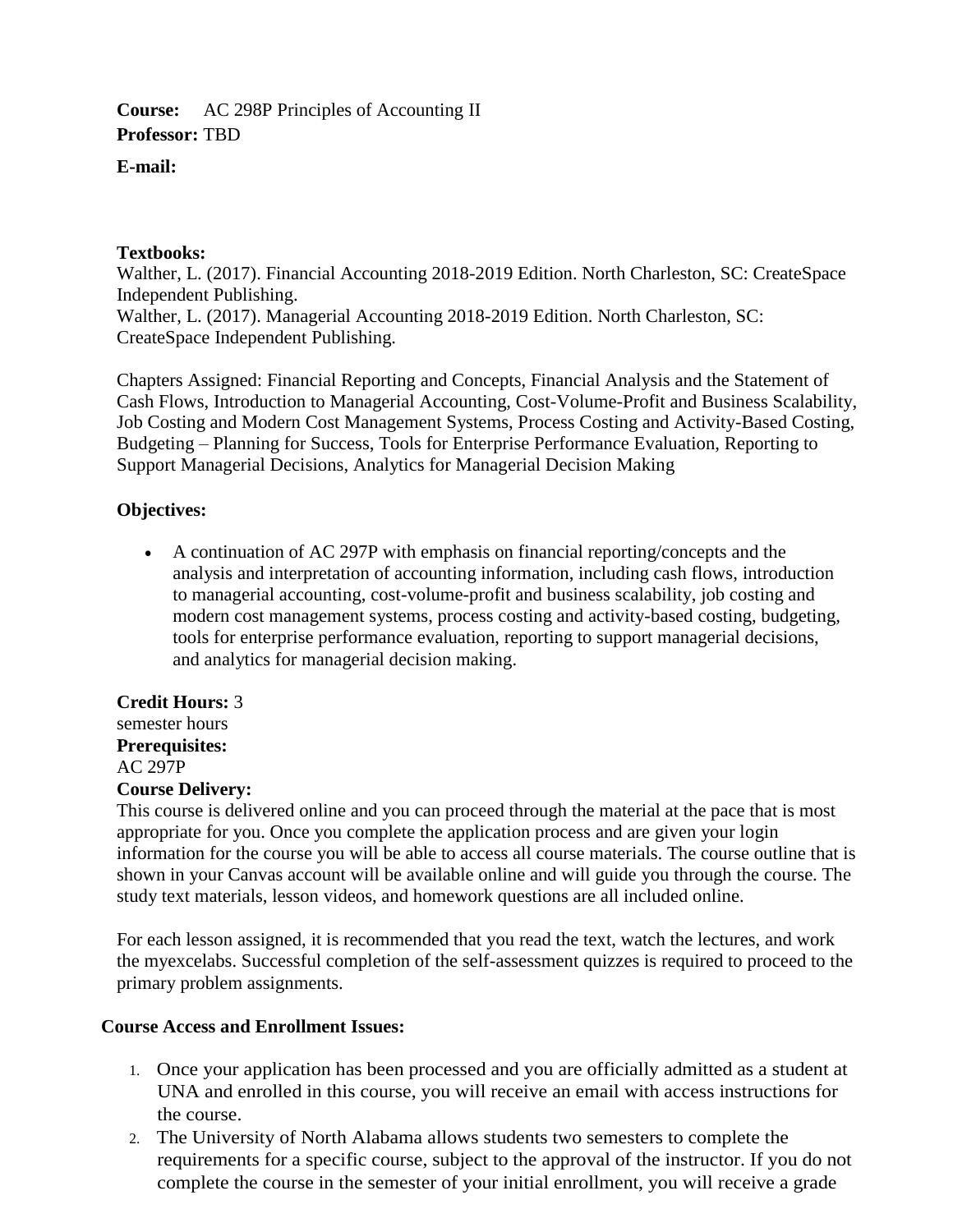of "Incomplete" and will be able to complete the course in the following semester. Ifyou do not complete the course by the end of the second semester of enrollment, then you automatically receive a failing grade for the course.

3. The content covered in this course is very similar to the content covered in the face-toface courses offered at UNA. If you plan to pursue the CPA license, we advise you to be familiar with the requirements for the state where you plan to sit for the CPA exam to insure that the courses you complete are appropriate. These requirements can vary substantially across states (see [www.nasba.org f](http://www.nasba.org/)or a listing of State Boards of Accountancy websites).

#### **Course Assessments and Final Grade:**

The following are the general policies for this class. Deviations may be necessary.

- 1. There will be four exams.
- 2. All exams will be given on-line and timed.
- 3. All exams will be open book and notes, but each student must complete the tests without assistance from other individuals.
- 4. DO NOT CHEAT ON EXAMS OR QUIZZES. Anyone who cheats will receive an F for the course.
- 5. Final grades are determined as follows:

$$
\,g\,
$$

Grades will be assigned as follows:

90% or above  $= A$ 80% to  $90\% = B$ 70% to  $80% = C$ 60% to  $70% = D$ Below  $60\% = F$ 

| <b>Topics Covered:</b>                                      |
|-------------------------------------------------------------|
| <b>Financial Reporting and Concepts</b>                     |
| <b>Special Reporting Situations</b>                         |
| Earnings Per Share And Other Indicators                     |
| Objectives And Qualities Of Accounting Information          |
| Development Of GAAP                                         |
| <b>Key Assumptions</b>                                      |
| Issues In Global Commerce                                   |
| Financial Analysis and the Statement of Cash Flows          |
| <b>Financial Statement Analysis</b>                         |
| Cash Flow And The Statement Of Cash Flows                   |
| Direct Approach To The Statement Of Cash Flows              |
| Indirect Approach To Presenting Operating Activities        |
| Using A Worksheet To Prepare A Statement Of Cash Flows      |
| Introduction to Managerial Accounting                       |
| <b>Managerial Accounting</b>                                |
| Planning, Directing, And Controlling                        |
| <b>Cost Components</b>                                      |
| <b>Product Versus Period Costs</b>                          |
| Financial Statement Issues That Are Unique To Manufacturers |
|                                                             |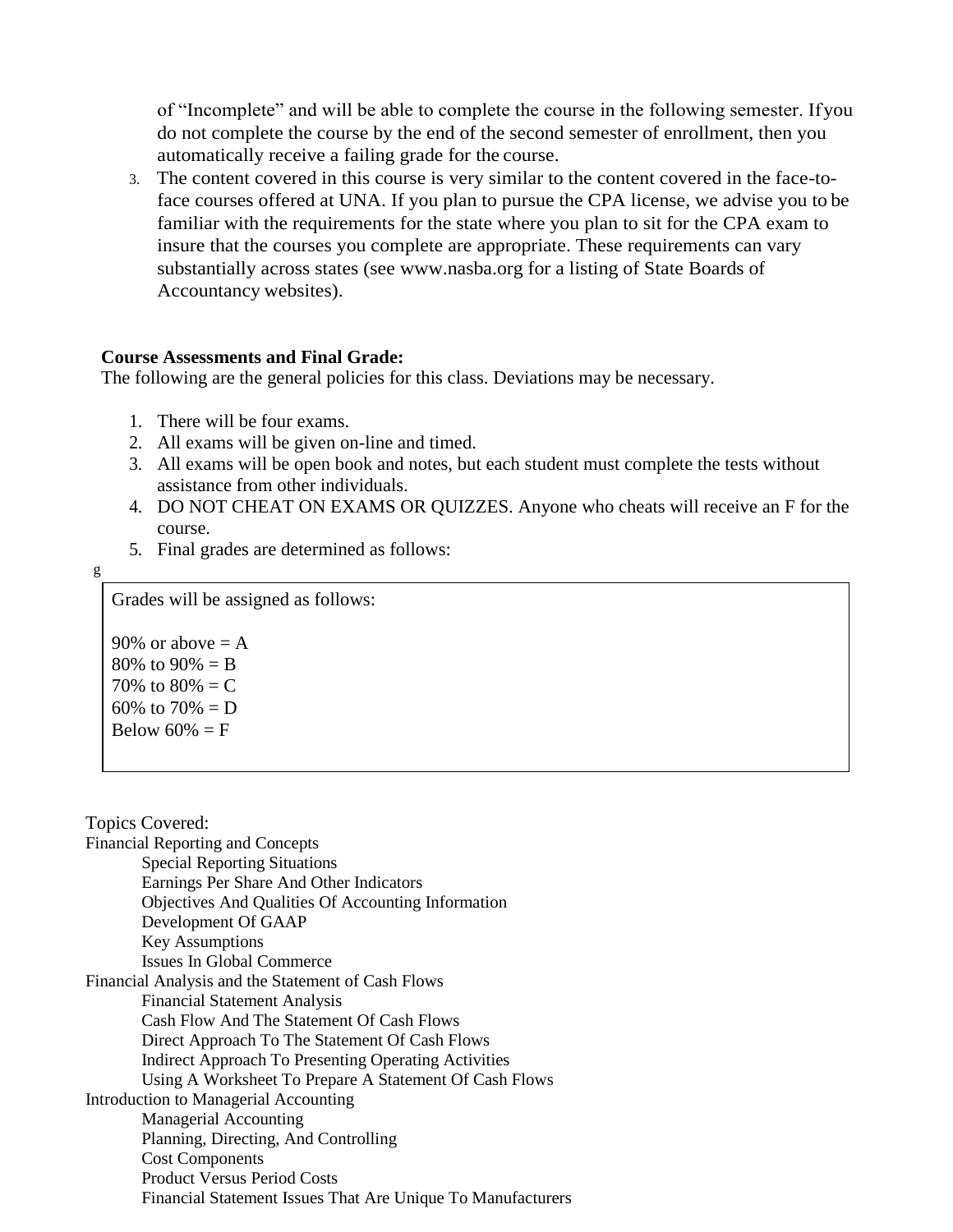Cost-Volume-Profit and Business Scalability Cost Behavior Cost Behavior Analysis Break-Even And Target Income Sensitivity Analysis CVP For Multiple Products Assumptions Of CVP Job Costing and Modern Cost Management Systems Job Costing Concepts Information Systems For Job Costing Tracking Job Costs Within The Corporate Ledger Accounting For Actual And Applied Overhead Job Costing In Service, Not-For-Profit, And Governmental Environments Modern Management Of Costs And Quality Process Costing and Activity-Based Costing Process Costing Equivalent Units Cost Allocation To Completed Units And Units In Process Activity-Based Costing Budgeting – Planning for Success Importance Of Budgets Budget Processes And Human Behavior Components Of The Budget Budget Periods And Adjustments Tools for Enterprise Performance Evaluation Responsibility Accounting And Management By Exception Flexible Budgets Standard Costs Variance Analysis Balanced Scorecard Approach To Performance Evaluation Reporting to Support Managerial Decisions Variable Versus Absorption Costing Segment Reporting Measures Of Residual Income Concepts In Allocation Of Service Department Costs Leveraging The Power Of Modern Information Systems Analytics for Managerial Decision Making Cost Characteristics And Decision Making Ramifications Business Decision Logic Capital Expenditure Decisions Compound Interest And Present Value Evaluation Of Long-Term Projects

## **ACADEMIC HONESTY—UNIVERSITY POLICY:**

Students are expected to be honorable and observe standards of conduct appropriate to a community of scholars. Additionally, students are expected to behave in an ethical manner. Individuals who disregard the core values of truth and honesty bring disrespect to themselves and the University. A university community that allows academic dishonesty will suffer harm to the reputation of students, faculty and graduates. It is in the best interest of the entire university community to sanction any individual who chooses not to accept the principles of academic honesty by committing acts such as cheating, plagiarism, or misrepresentation. Offenses are reported to the Vice President for Academic Affairs and Provost for referral to the University Student Discipline System for disposition (see "Academic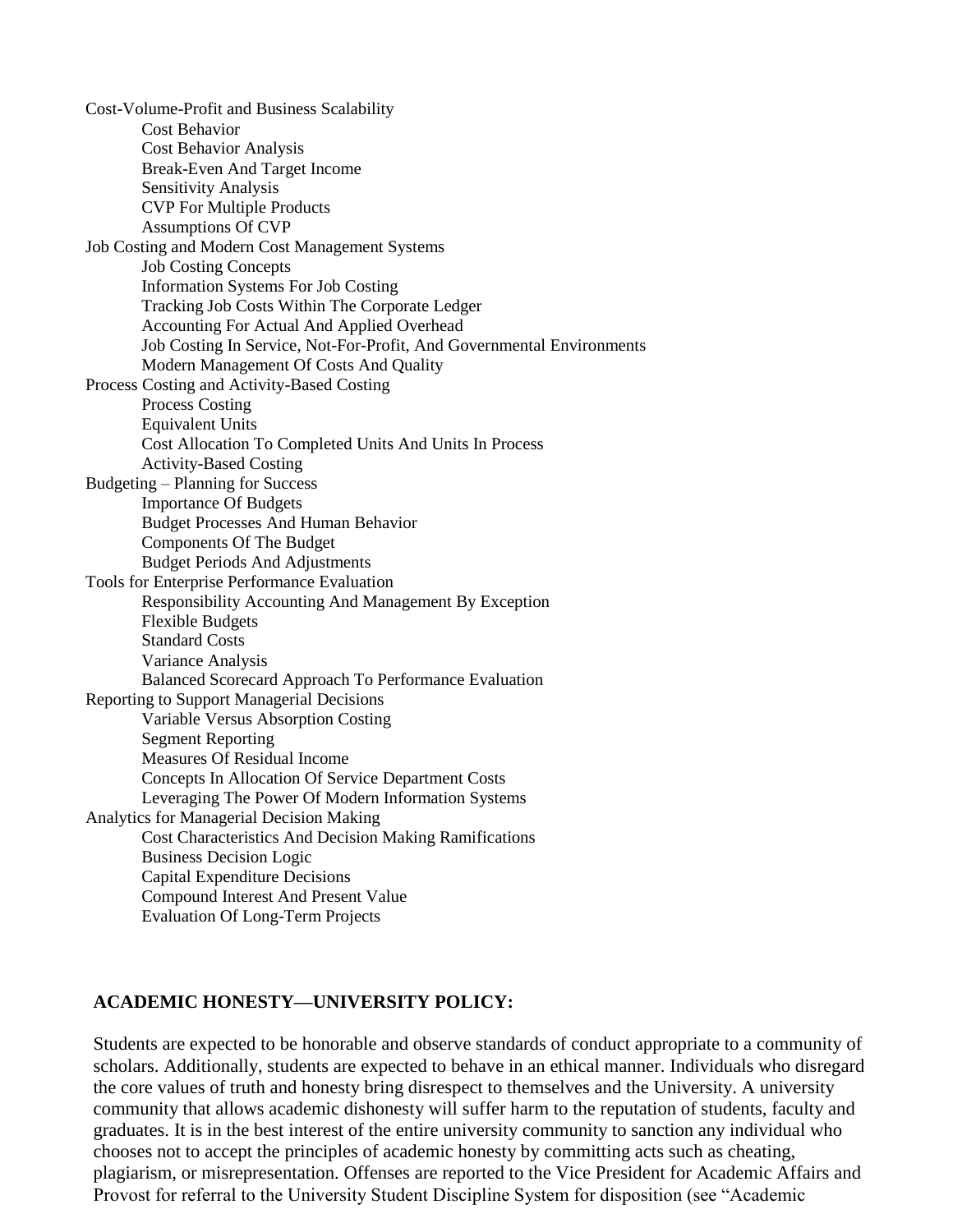Honesty" in the Academic Procedures and Requirements section of the University Catalog for more information).

# **STUDENTS WITH DISABILITIES—UNIVERSITY POLICY:**

In accordance with the Americans with Disabilities Act (ADA) and Section 504 of the Rehabilitation Act of 1973, the University offers reasonable accommodations to students with eligible documented learning, physical and/or psychological disabilities. Under Title II of the Americans with Disabilities Act (ADA) of 1990, Section 504 of the Rehabilitation Act of 1973, and the Americans with Disabilities Amendment Act of 2008, a disability is defined as a physical or mental impairment that substantially limits one or more major life activities as compared to an average person in the population. It is the responsibility of the student to contact Disability Support Services to initiate the process to develop an accommodation plan. This accommodation plan will not be applied retroactively. Appropriate, reasonable accommodations will be made to allow each student to meet course requirements, but no fundamental or substantial alteration of academic standards will be made. Students needing assistance should contact Disability Support Services. Complete guidelines and requirements for documentation can be found on the DSS web pages at [http://www.una.edu/disability-support.](http://www.una.edu/disability-support)

# **INFORMATION TECHNOLOGY ACCEPTABLE USE—UNIVERSITY POLICY**

This acceptable use statement governs the use of computers, networks, and other information technologies at the University of North Alabama. This statement applies to all students and employees of the University, and to all other persons who may legally or illegally use or attempt to use a computer resource owned by the University, and/or is connected by any means to the campus computing network. As a user of these resources, you are responsible for reading and understanding this document. To view the entire Information Technologies Acceptable Use Statement, please see [http://www.una.edu/its/una-it-policy.html.](http://www.una.edu/its/una-it-policy.html)

# **TITLE IX—UNIVERSITY POLICY**

The University of North Alabama has an expectation of mutual respect. Students, staff, administrators, and faculty are entitled to a working environment and educational environment free of discriminatory harassment. This includes sexual violence, sexual harassment, domestic and intimate partner violence, stalking, gender-based discrimination, discrimination against pregnant and parenting students, and gender-based bullying and hazing.

Faculty and staff are required by federal law to report any observation of harassment (including online harassment) as well as any notice given by students or colleagues of any of the behaviors noted above. Retaliation against any person who reports discrimination or harassment is also prohibited. UNA's policies and regulations covering discrimination and harassment may be accessed at [https://www.una.edu/titleix/.](https://www.una.edu/titleix/) If you have experienced or observed discrimination or harassment, confidential reporting resources can be found on the website or you may make a formal complaint by contacting the Title IX Coordinator at 256-765-4223.

# **COMMUNICATION EXPECTATIONS—COLLEGE OF BUSINESS POLICY**

Communication Methods…

- Anytime you communicate with your professor, please allow up to 48 hours for a reply. Correspondence received on Fridays and university holidays may not be addressed until the next regularly scheduled business day at UNA.
- You may also call or drop by the office during regularly scheduled office hours. If these times